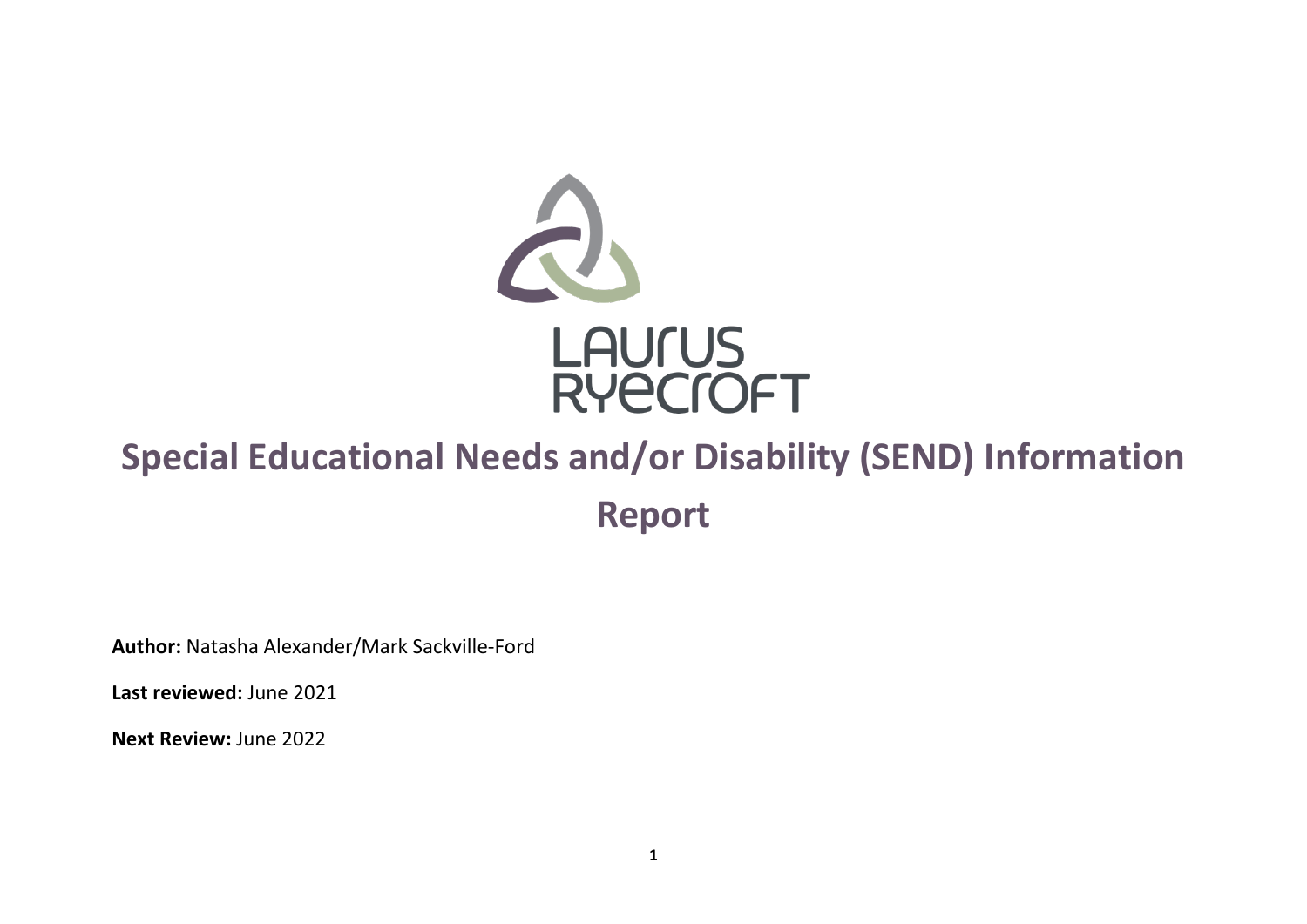| <b>REVISION</b><br><b>NUMBER</b> | <b>REVISION</b><br><b>DATE</b> | <b>REVISION(S) MADE</b>                                                                                                                                                                                                                                                 | <b>REVISION</b><br><b>APPROVAL DATE</b> |
|----------------------------------|--------------------------------|-------------------------------------------------------------------------------------------------------------------------------------------------------------------------------------------------------------------------------------------------------------------------|-----------------------------------------|
|                                  | May 2021                       | The name of this document has been amended to 'SEND Information report'.                                                                                                                                                                                                |                                         |
| p.4                              | May 2021                       | Number of places                                                                                                                                                                                                                                                        |                                         |
|                                  | May 2021                       | Statement of SEND removed as this no longer exist, it is now Educational Health and care plan.<br>Statement of SEND has been throughout throughout the document.                                                                                                        |                                         |
| p.11                             | May 2021                       | The service, BLIS added.                                                                                                                                                                                                                                                |                                         |
| p.13                             | May 2021                       | The following bullet point has been added:<br>Some children or young people with SEND may have additional support from specialist staff such as<br>$\bullet$<br>the literacy specialist or SEMH specialist who will provide targeted interventions.                     |                                         |
| p.15                             | May 2021                       | The following bullet points have been removed:<br>Mosaic drugs and alcohol support<br>$\bullet$<br><b>Beacon Counselling</b><br>$\bullet$                                                                                                                               |                                         |
| p.15 and p.17                    | May 2021                       | New head of year added for upcoming academic year.                                                                                                                                                                                                                      |                                         |
| p.19                             | May 2021                       | The following bullet point has been removed:<br>Some students are identified in Year 9 to take part in an alternative curriculum at KS4, which is<br>$\bullet$<br>designed to develop work and life-based skills as well as support literacy and numeracy difficulties. |                                         |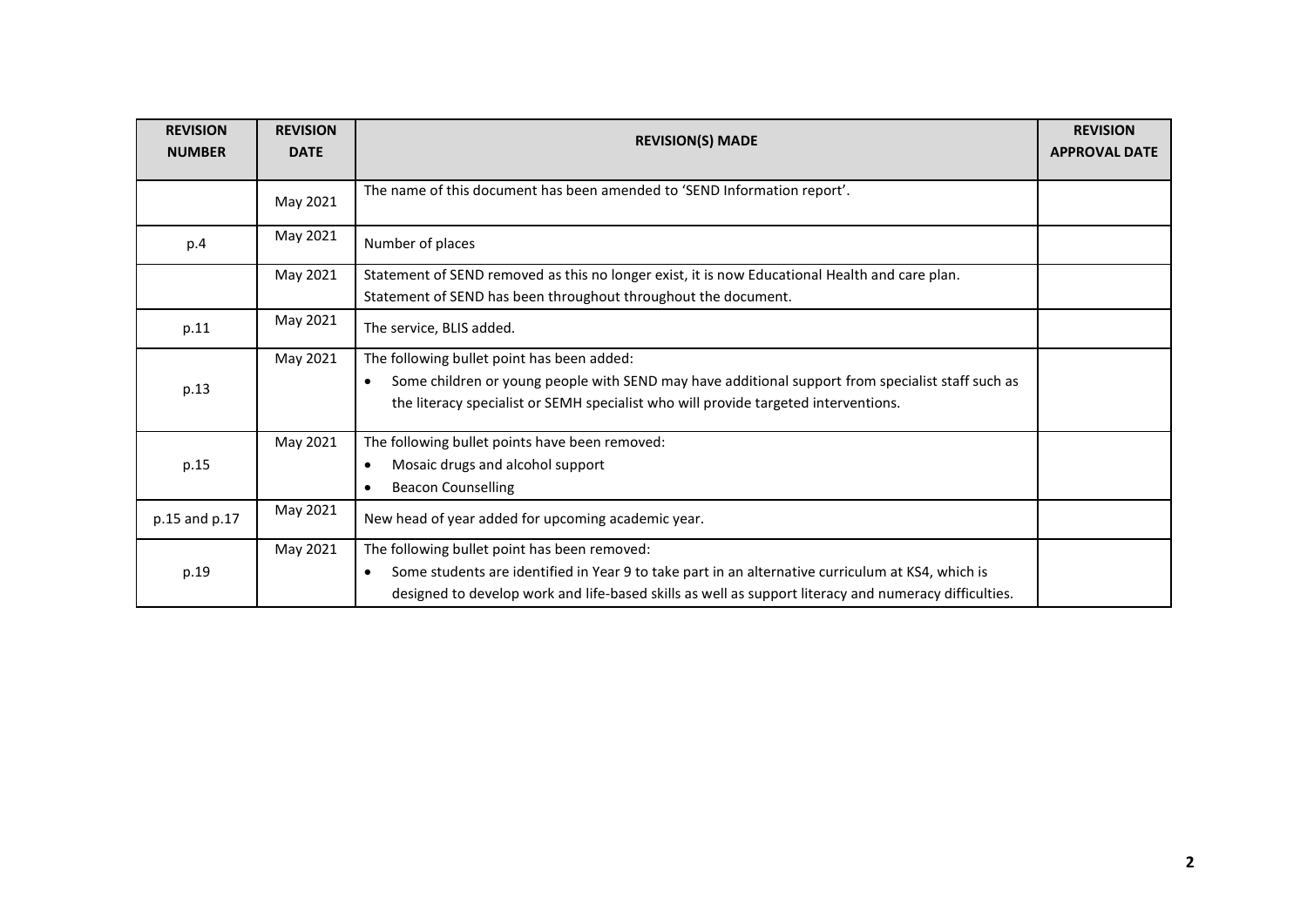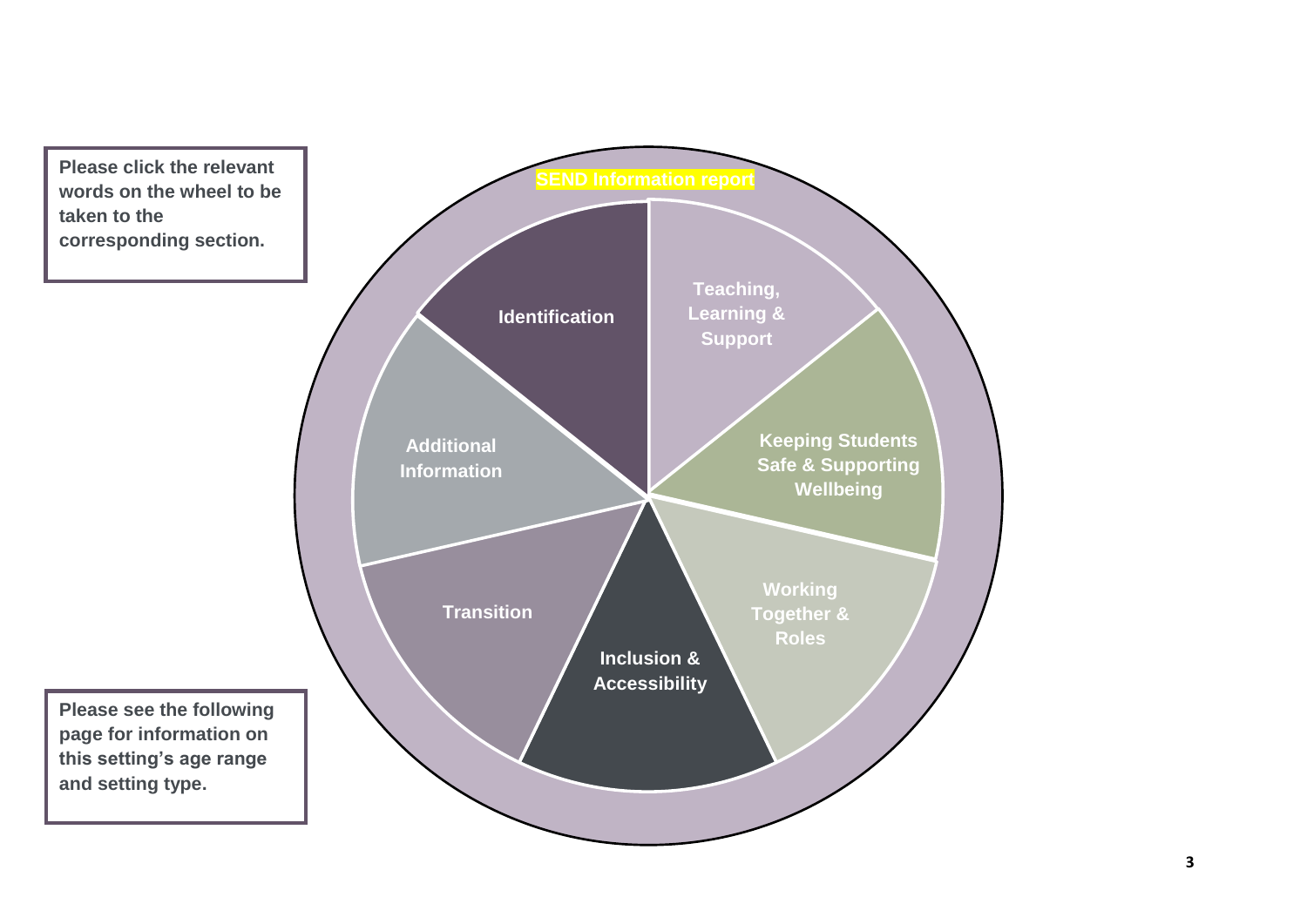| Click here to return to the front page ------------------------------- |                                                                                                        |                                                                                                                                                                                                                                  |                                                        |                                                                            |                |  |  |  |  |
|------------------------------------------------------------------------|--------------------------------------------------------------------------------------------------------|----------------------------------------------------------------------------------------------------------------------------------------------------------------------------------------------------------------------------------|--------------------------------------------------------|----------------------------------------------------------------------------|----------------|--|--|--|--|
| Name of Setting                                                        | Laurus Ryecroft                                                                                        |                                                                                                                                                                                                                                  |                                                        |                                                                            |                |  |  |  |  |
| <b>Type of Setting</b><br>(tick all that apply)                        | $\triangledown$ Mainstream<br>$\Box$ Early Years<br>$\Box$ Maintained<br>$\Box$ Other (Please Specify) | $\Box$ Resourced Provision<br>$\Box$ Primary<br>$\overline{\triangledown}$ Academy                                                                                                                                               | $\Box$ Special<br>$\overline{\triangledown}$ Secondary | $\Box$ Post-16<br>$\Box$ Independent/Non-Maintained/Private                | $\Box$ Post-18 |  |  |  |  |
| <b>Specific Age range</b>                                              | $11 - 18$                                                                                              |                                                                                                                                                                                                                                  |                                                        |                                                                            |                |  |  |  |  |
| <b>Number of places</b>                                                | September 2021 - 750                                                                                   |                                                                                                                                                                                                                                  |                                                        |                                                                            |                |  |  |  |  |
| Which types of special<br>educational need do<br>you cater for? (IRR)  |                                                                                                        | We are an inclusive mainstream setting catering for<br>children and young people with a wide range of needs<br>who are able to demonstrate capacity for accessing the<br>mainstream curriculum with differentiation and support. |                                                        | $\Box$ We are an inclusive setting that offers a specialism/specialisms in |                |  |  |  |  |

The requirements for the SEN Information Report have been incorporated into this document, based on the latest draft version of *the Special Educational Needs (Information) Regulations* (correct as of May 2014). Questions providing information required as part of the Information Report Regulations are shown using the letters *IRR* (Information Report Regulations).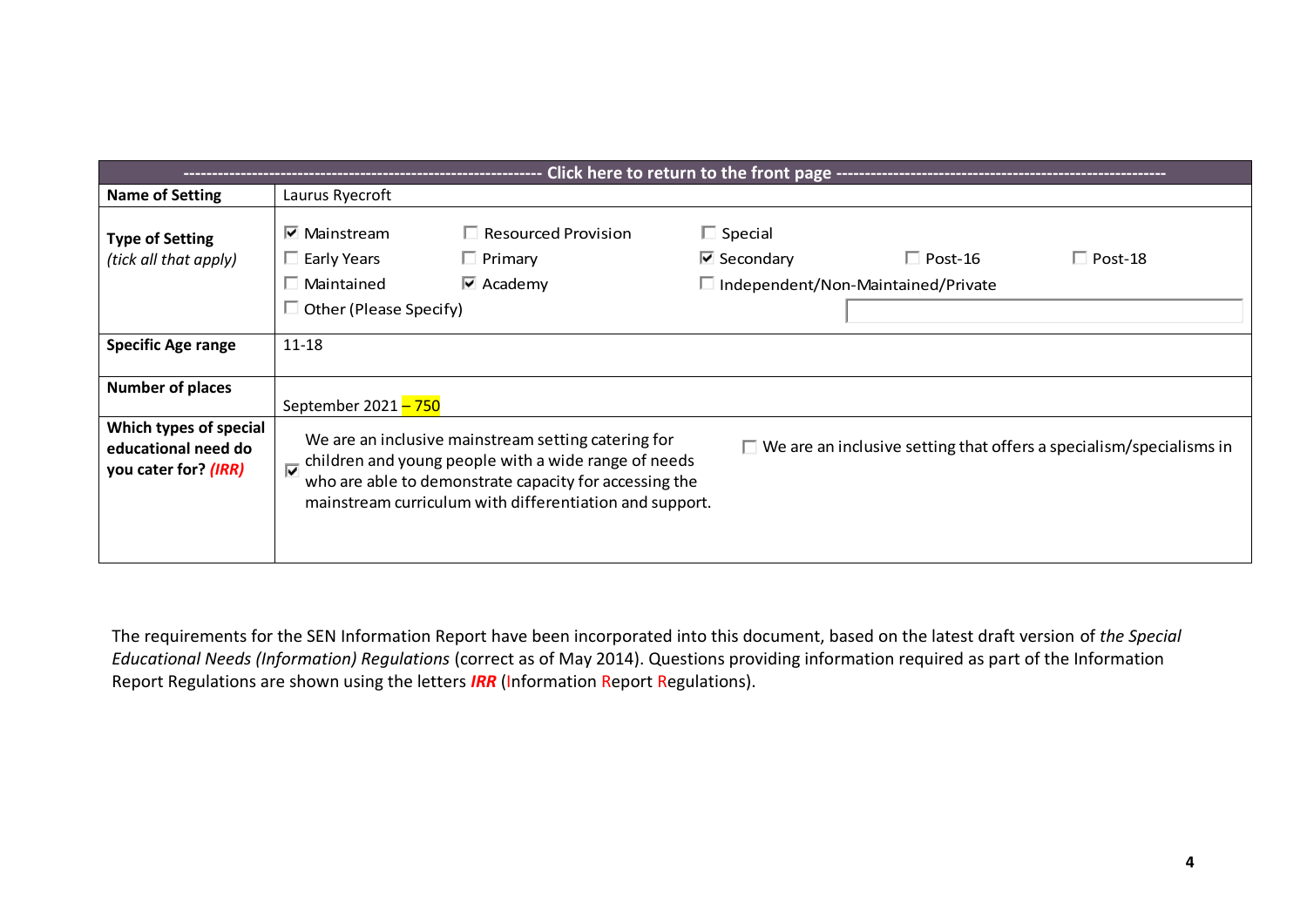# **Questions from the Parent/Carer's Point of View:**

## Click here to return to the front page --

# <span id="page-4-0"></span>**Identification**

**How will you know if my child or young person needs extra help?** *(IRR)*

At Laurus Ryecroft (LR), we are committed to the early identification of students with SEND. Our Heads of Year and SEND department work closely with our partner primary schools to collate information on the specific needs of students with SEND. We also collaborate with all of the relevant outside agencies and with parents/carers, to ensure that a full picture of need is established. This ensures that we have the right information so that the best possible provision, intervention and support can be put in place from the start of a student's time in our school.

We closely monitor the academic performance of all of our students via progress data which is reported termly. This allows us to target underperformance and to provide students with the right support to achieve their potential. Our pastoral team monitor the social and emotional well-being of our students and pick up concerns raised by staff, parents/carers and the students themselves. This allows us to help students to develop within a supporting and caring environment.

**What should I do if I think my child or young person needs extra help?** 

If you have any concerns about your child or young person and you think that they may need some extra help, then you can contact the

SEND Lead – Natasha Alexander – [natasha.alexander@laurusryecroft.org.uk](mailto:natasha.alexander@laurusryecroft.org.uk) Assistant Trust Director of SEND – Mark Sackville-Ford – [mark.sackville-ford@laurustrust.co.uk](mailto:mark.sackville-ford@laurustrust.co.uk) Trust Director of SEND - Emma Warrington - [emma.warrington@chhs.org.uk](mailto:emma.warrington@chhs.org.uk)

**Where can I find the SEND policy and other related documents?** *(IRR)*

The schools SEND policy and other relevant policies can be found on the school website*. (IRR)*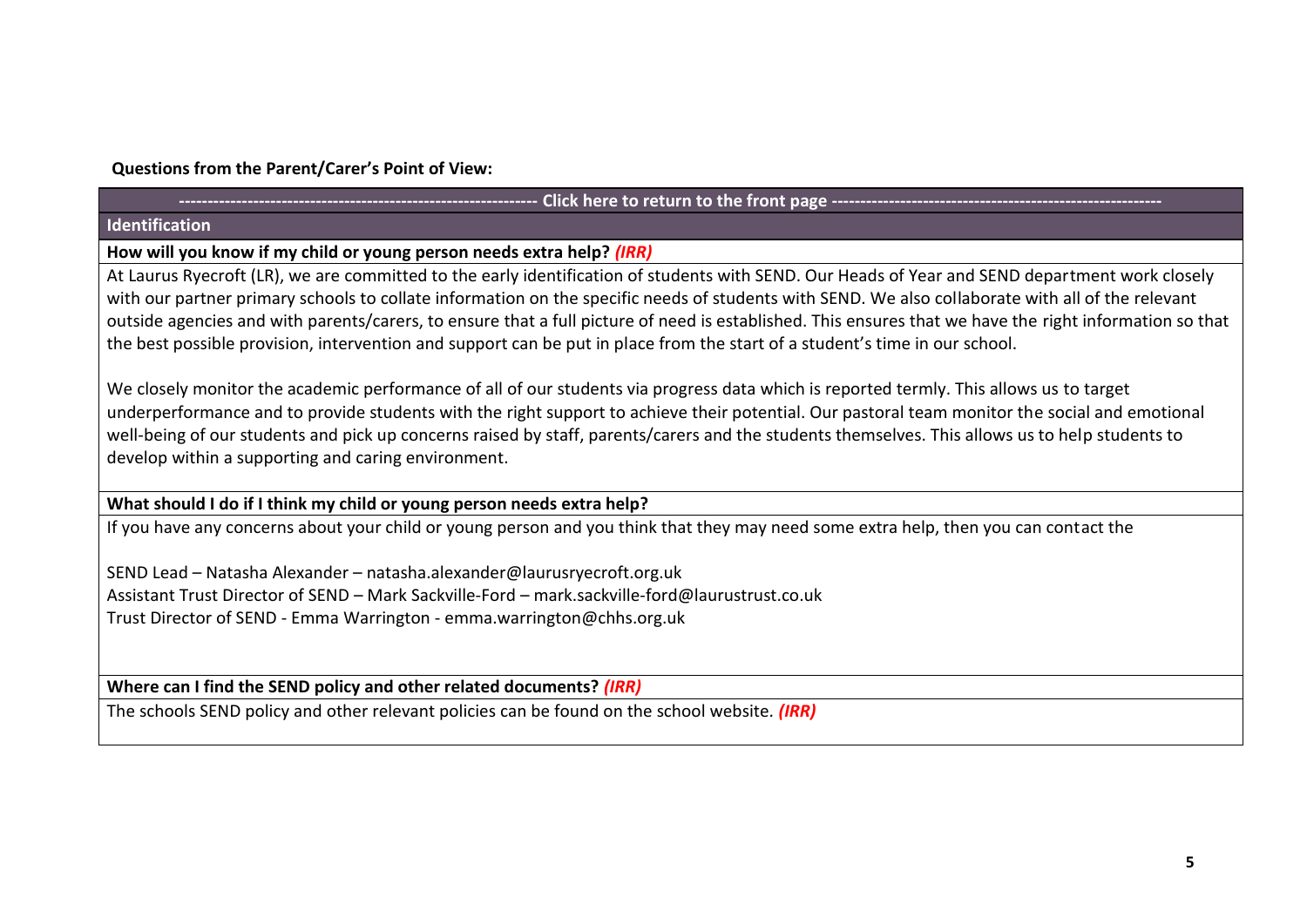#### <span id="page-5-0"></span>**Teaching, Learning and Support**

## **How will you teach and support my child or young person with SEND?** *(IRR)*

The school teaches students with SEND in accordance with the Tameside Local Offer.

Laurus Ryecroft is committed to ensuring full entitlement and access for students with SEND, to high quality education within a broad, balanced and relevant curriculum. We will maintain a standard whereby all staff within our school are aware of the importance of identifying and providing for those students who have special educational needs.

# **How will the curriculum and learning environment be matched to my child or young person's needs?** *(IRR)*

All staff are dedicated to ensuring that the curriculum for students with SEND is tailored appropriately to meet their individual needs. The SENDCO and Learning Support Team will liaise with students, parents/carers, and the appropriate outside agencies, to ensure that reasonable adjustments are made to allow every student an equal opportunity to succeed and demonstrate their full potential.

We educate students with SEND, wherever possible, alongside their peers in the classroom, using a differentiated curriculum that provides a variety of learning opportunities for all students. The Learning Support team produce 'School Focused Plans' for each student with SEND, to outline specific strategies to be used by their teachers to support and plan for their individual needs. The plan also includes information on the student's strengths, difficulties and interests as well as targets for improvement. These documents are produced in conjunction with the student and their parents/carers, to ensure that they are highly personalised. These documents are reviewed and amended on a continuous basis to ensure that they remain relevant.

We recognise that some students require an alternative curriculum which is tailored to suit their individual needs, in order for them to make progress academically, socially and emotionally. Provision mapping and timetabling of support for children and young people with SEND is completed by the SEND Lead in consultation with Curriculum Leaders and the Senior Leadership Team.

We provide alternative curriculum pathways for identified students which may include provision outlined in the whole school provision map such as:

• Additional numeracy and literacy lessons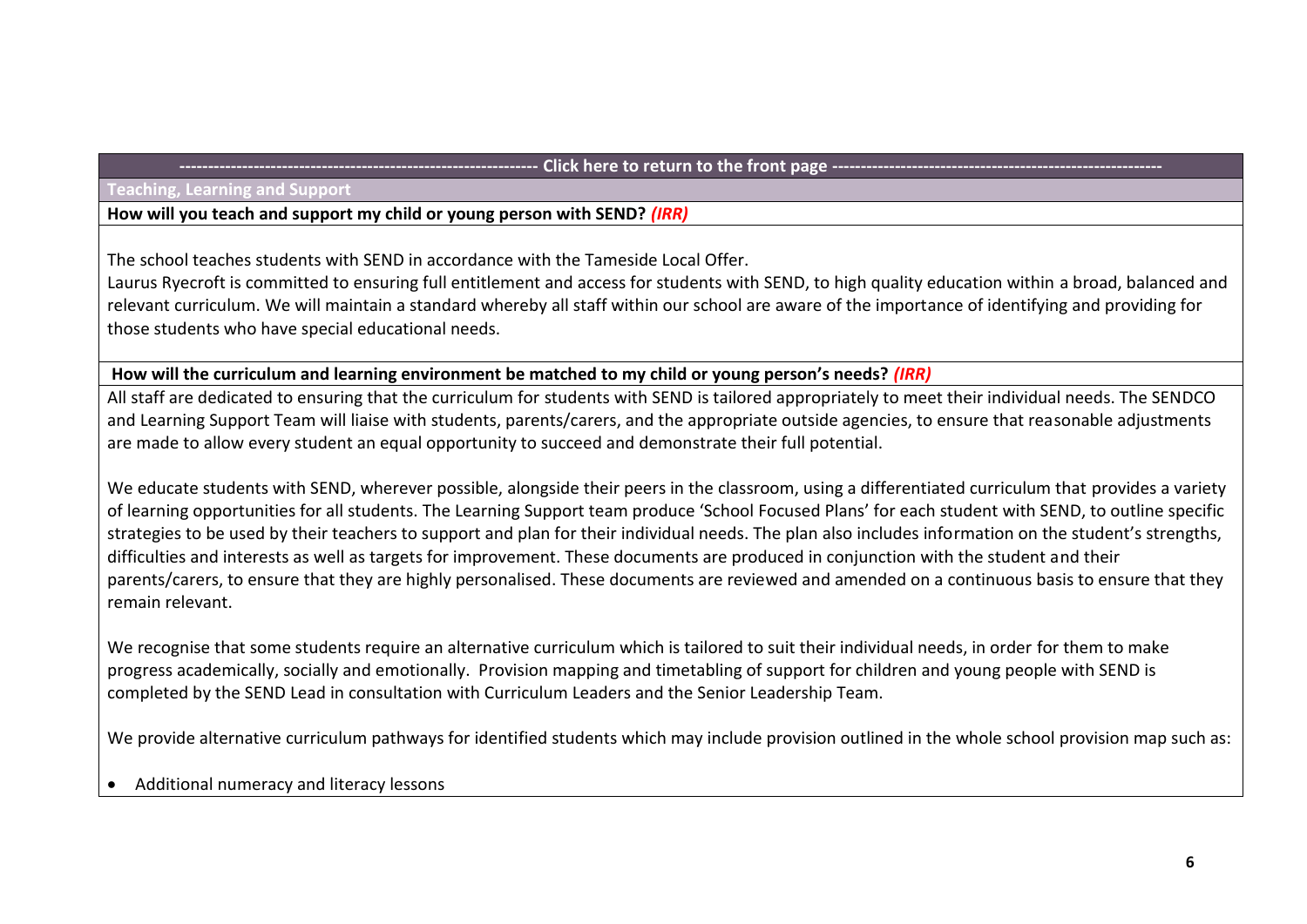**Teaching, Learning and Support**

- Speech and Language sessions
- Social Skills intervention
- Counselling
- Reduced Curriculum Options at KS4

# **How are resources allocated and matched to children or young people's needs?**

The management of the SEND budget is the responsibility of our Senior Leadership Team in collaboration with the SENDCO, and regular discussion and monitoring takes place to ensure that resources are allocated appropriately. We use performance data, and careful provision mapping, to make decisions on the best strategy to implement for each student, to ensure that they are able to make progress academically, emotionally and socially.

- Top up Funding is used to support individual students as required or as part of their Education, Health and Social Care Plan, in order to meet the objectives, set out in these plans.
- Additional Funding can be secured by making an application for an Education, Health and Care plan (EHCP) to the Local Authority. Evidence of actions taken to support the needs of individual students as well as advice sought and implemented from outside agencies will be needed to make such applications.
- In exceptional circumstances, if a student requires immediate support which goes above and beyond that which can be provided from within school resources, the SEND Lead/SENDCO can make an application for additional school support to the local authority.

**How is the decision made about what type and how much support my child or young person will receive? Who will make the decision and on what basis?** *(IRR)*

For students entering our school, transition information collated by our Heads of Year and SEND department, as well as prior attainment data, will inform the level and nature of the support provided for students with SEND. The decision on the provision that is necessary to meet a student's needs, will rest with the SEND Lead and Assistant Trust Director of SEND.

On an ongoing basis, the SEND Lead will use academic progress data, as well as feedback from parents/carers, staff and outside agencies, to regularly monitor and measure the progress of students with SEND. The support and provision provided will be determined by their level of need and will be decided by the SEND Lead and Assistant Trust Director of SEND.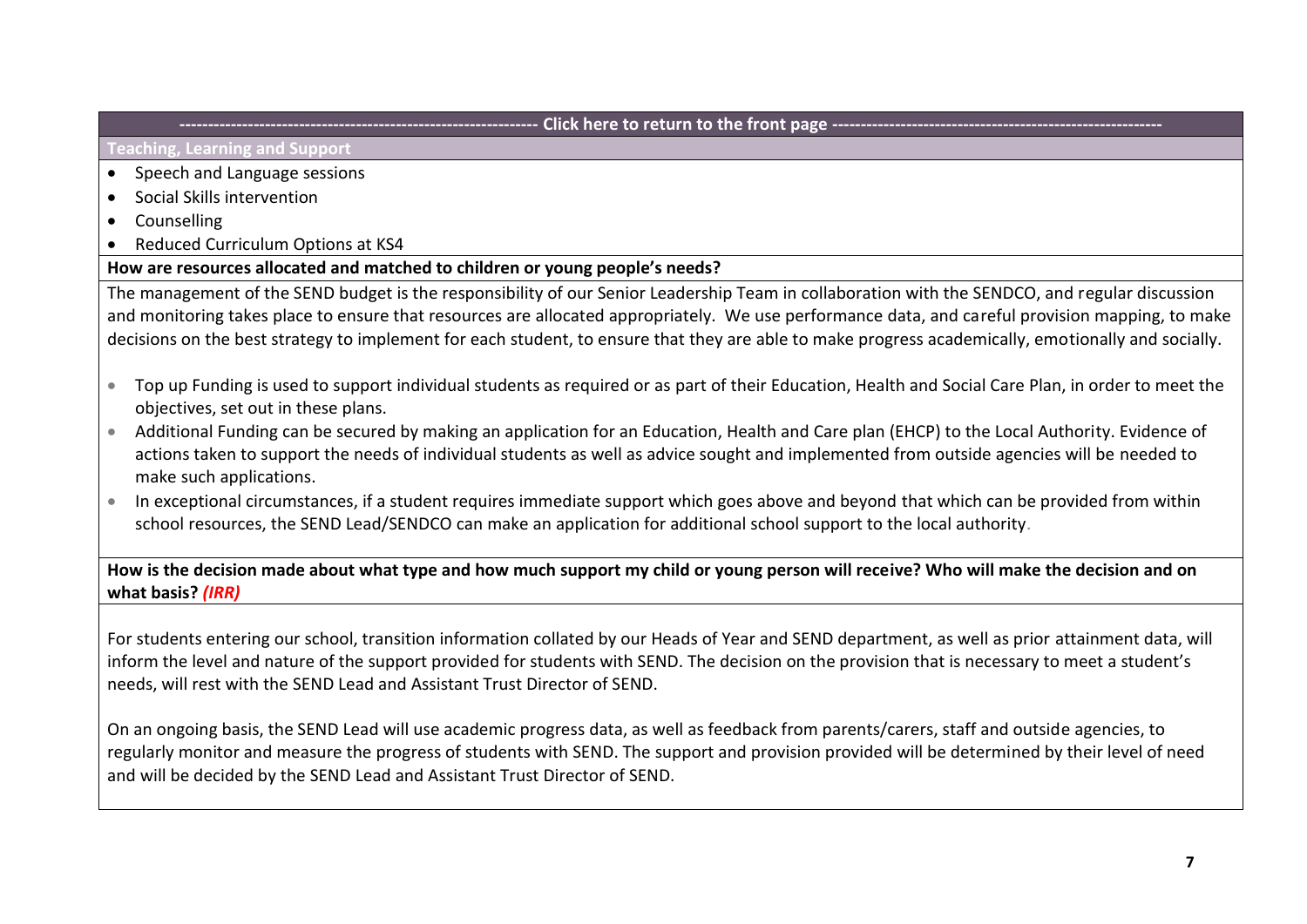#### **Teaching, Learning and Support**

Students with complex needs who are in receipt of element 3 funding, will receive the support and provision as outlined on their Education and Health Care plan (EHCP). These students will have an annual review to review their progress and to adapt provisions where necessary in light of their progress.

# **How will equipment and facilities to support children and young people with SEND be secured?** *(IRR)*

We are committed to ensuring that the necessary equipment and facilities are in place for all of our students. We regularly review our Disability Access plan, to ensure that we continue to develop the learning environment and ensure that it is accessible for students with SEND. We seek advice from Occupational Therapists and other relevant external agencies for individual students, to ensure that we have professional advice on the equipment and facilities that we may require. We use our SEND budget to procure equipment and facilities to support students with SEND where necessary.

# **How will you and I know how my child or young person is doing and how will you help me to support their learning?** *(IRR)*

Each student's progress is assessed by their subject teacher. This is done continuously via internal assessments of their working at grade. This information is used to produce a termly progress check, which is sent home to parents. Each year group has an annual parents evening for parents/carers to discuss their child's progress in more detail, and to discuss how they can be further supported at home. The SEND Lead is present at each parents evening to discuss the progress of students with SEND.

The Heads of Year, Heads of House and the Learning Support Team, are responsible for monitoring, evaluating and reviewing the progress of learners within their respective areas. This team of people collaborate and communicate concerns regarding the progress of identified learners, and decide on the best form of action to take to ensure that each student has the support necessary to achieve their full potential.

Parents/carers with concerns throughout the course of the academic year are welcome to contact the Head of Year for their son/daughter's year group, subject teacher, Head of House or SEND Lead.

Parents/carers are invited to attend numerous events throughout the year which are designed to support parents to support their children at home. This includes the following events;

## • Literacy and Numeracy evening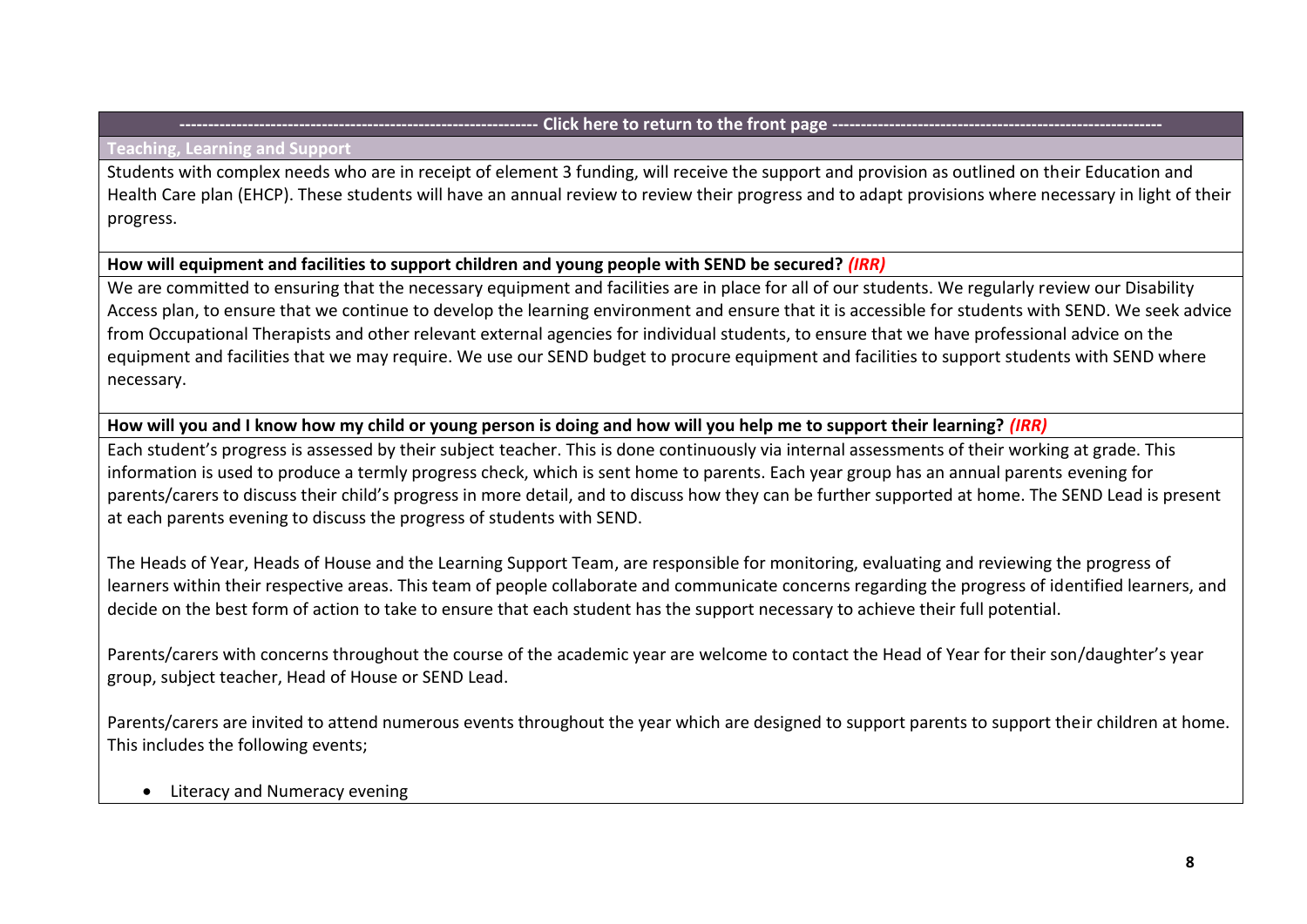#### **Teaching, Learning and Support**

- SEND welcome evening
- Year 6 parent induction evening
- Year 9 options evening
- Parent consultation evening for each year group

**How does the school consult with and involve children and young people with SEND in planning and reviewing their education?** *(IRR)*

Students with SEND jointly create their School Focused Plan in conjunction with the SEND Lead and parents/carers. Every student with SEND, whatever their level of need, takes part in a yearly review meeting with a member of the Learning Support team, to allow them an opportunity to review and refine their School Focused Plan, and to express any concerns that they may have about their education.

An annual review of a student's Education and Health Care plan, is used to evaluate the progress that is being made against set objectives. As part of this process, the student is asked to reflect upon and write about their progress and the support that they receive. Students are encouraged to express any concerns they may have and to put their ideas forward. This helps to inform our planning for the following academic year.

**How does the school assess and evaluate the effectiveness and sufficiency of its arrangements and provision for children and young people with SEND?** *(IRR)*

The school SEND Lead, in collaboration with the rest of the Learning Support team, Heads of Year and Heads of House, undertake regular monitoring of student progress which allows us to assess the effectiveness of provision for students with SEND. Every intervention that we offer is assessed individually alongside the usual data tracking processes. Because of the nature of some of the interventions that we offer, e.g. social skills, academic quantitative data is replaced with qualitative data, which includes a student's own reflection on their progress as well as observed progress by teachers, parents/carers and support staff.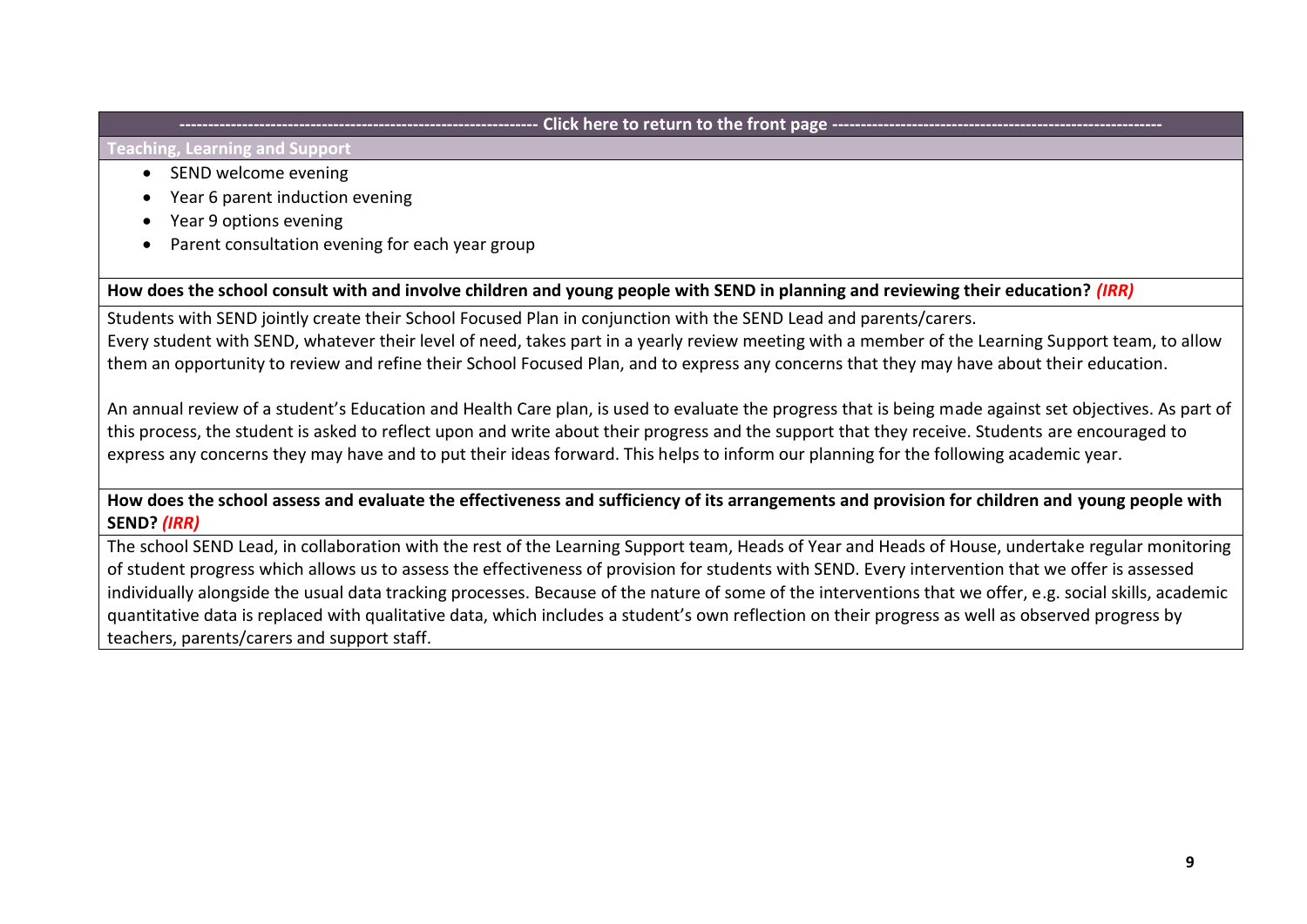<span id="page-9-0"></span>**Keeping Students Safe and Supporting Their Wellbeing**

**How do you ensure that my child or young person stays safe outside of the classroom?** 

Student safety is of the upmost importance. Information about students with SEND or vulnerable students is communicated to relevant school staff via their linked documents on our central student data base. These documents outline any areas which could pose a risk to the student.

Where risks are identified, measures are taken to limit these. These measures include;

- supervising students at the beginning and end of the day
- a highly supervised break and lunch area is provided
- staff on duty during unstructured times
- access to Heads of Year, at any point during the day

Parents/carers are required to phone the attendance officer to report any absences. If a student doesn't arrive for the first lesson of the day, parents/carers are notified. Students are registered in each lesson and this is monitored by our attendance officer. This allows us track where students are during school hours in order to effectively safeguard them.

# **What pastoral support is available to support my child or young person's overall well-being?**

All students can access their Personal Tutor during the day. In addition to this, we have Heads of Year (non-teaching staff) who are responsible for the behaviour, achievement and well-being of each student within their year. These members of staff are available to support students at any time of the day, and have at their disposal the option to refer students to outside agencies where appropriate; some of which are based in school during certain times of the week. Heads of Year are available for students to report bullying issues to, and to provide help and support to those suffering from bullying. Bullying is always thoroughly investigated by Heads of Year with action taken immediately. The school's policy for bullying can be found on the school website.

The Heads of Year maintain close communication with parents/carers, Learning Support and the SEND Lead to ensure that the needs of each student in their care are fully understood and communicated effectively.

We provide a number of mentoring programs for students who need some extra support. The form this mentoring takes is dependent on the needs of the student.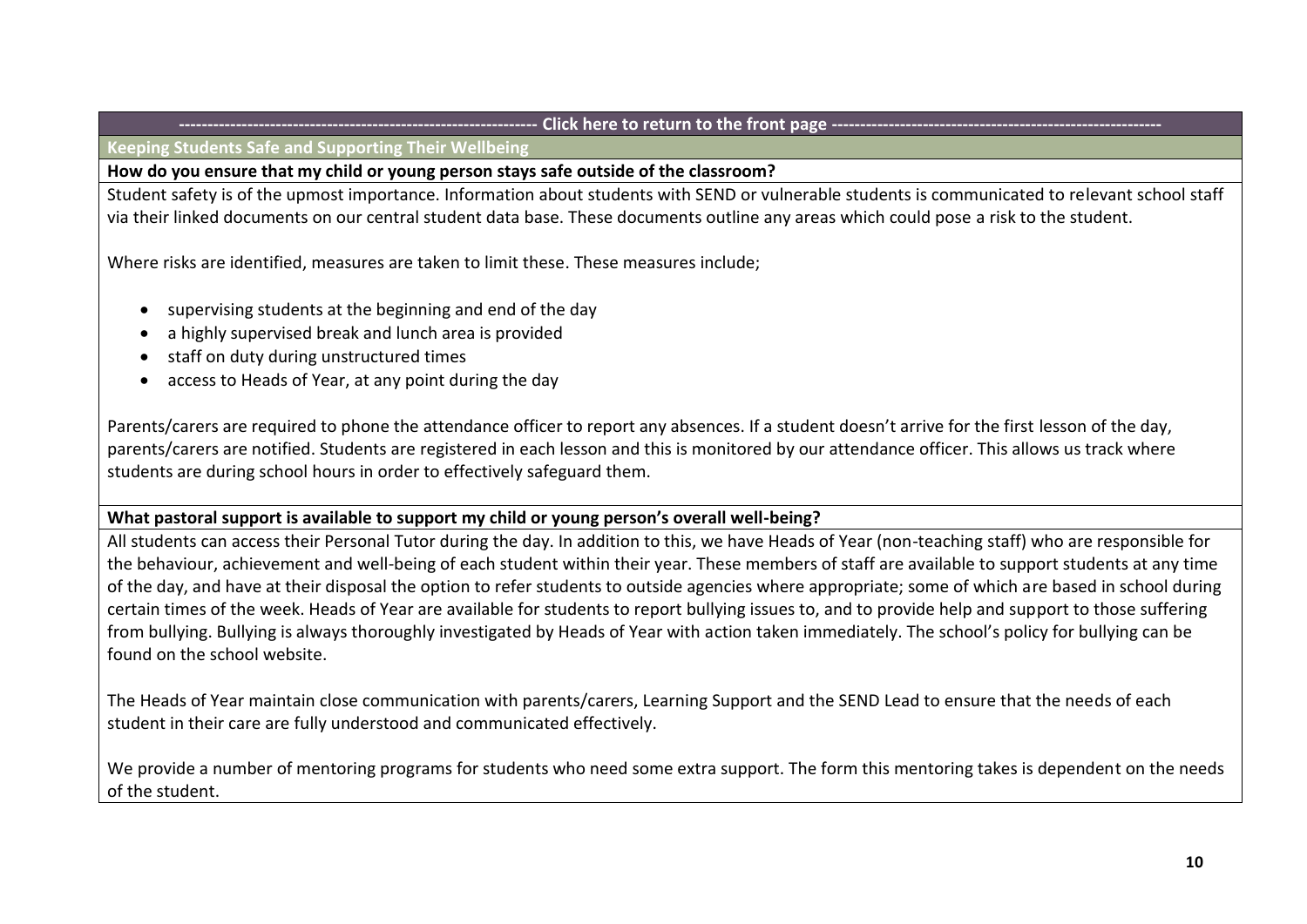**Keeping Students Safe and Supporting Their Wellbeing**

## **How will Laurus Ryecroft manage my child or young person's medicine or personal care needs?**

We have a dedicated member of staff responsible for managing the storage of medicines and medical information. This member of staff coordinates individual health care plans for students, ensuring that all members of staff have access to the right information, and that it is centrally stored within our school database.

Where a student's medical needs have a profound effect on their education and/or are at risk within school, a meeting is arranged with the relevant members of staff to ensure that we are equipped with the right information to support the student, and training is organised where necessary.

In the event of a medical emergency, the school would follow the medical policy and the individual health care plan for the student, and utilise one of our many trained First Aiders to deal with the emergency, who are always on call.

Medical appointments are managed by the attendance team and in some circumstances where the appointment spans more than 48 hours, teachers are asked to provide work for students.

**What support is available to assist with my child or young person's emotional and social development?** *(IRR)*

Where there are concerns about the emotional and social development of a child or young person, we would discuss these with parents/carers and the child or young person. Children and young people may be referred to an appropriate outside agency, such as the Healthy Young Minds (HYMs formerly CAMHS), or CLASS and BLIS at Pupil Support Services where necessary.

Where a significant emotional or social need is identified, we offer one to one and/or small group intervention to target specific difficulties, and this intervention is tailored to the needs of each individual in consultation with all relevant members of staff, outside agencies, parents/carers and the student themselves. These interventions include, social skills groups and counselling to support social and emotional development.

**What support is there for behaviour, avoiding exclusions and increasing attendance?**

There are a number of actions that LR take to support and promote positive behaviour and to avoid exclusions.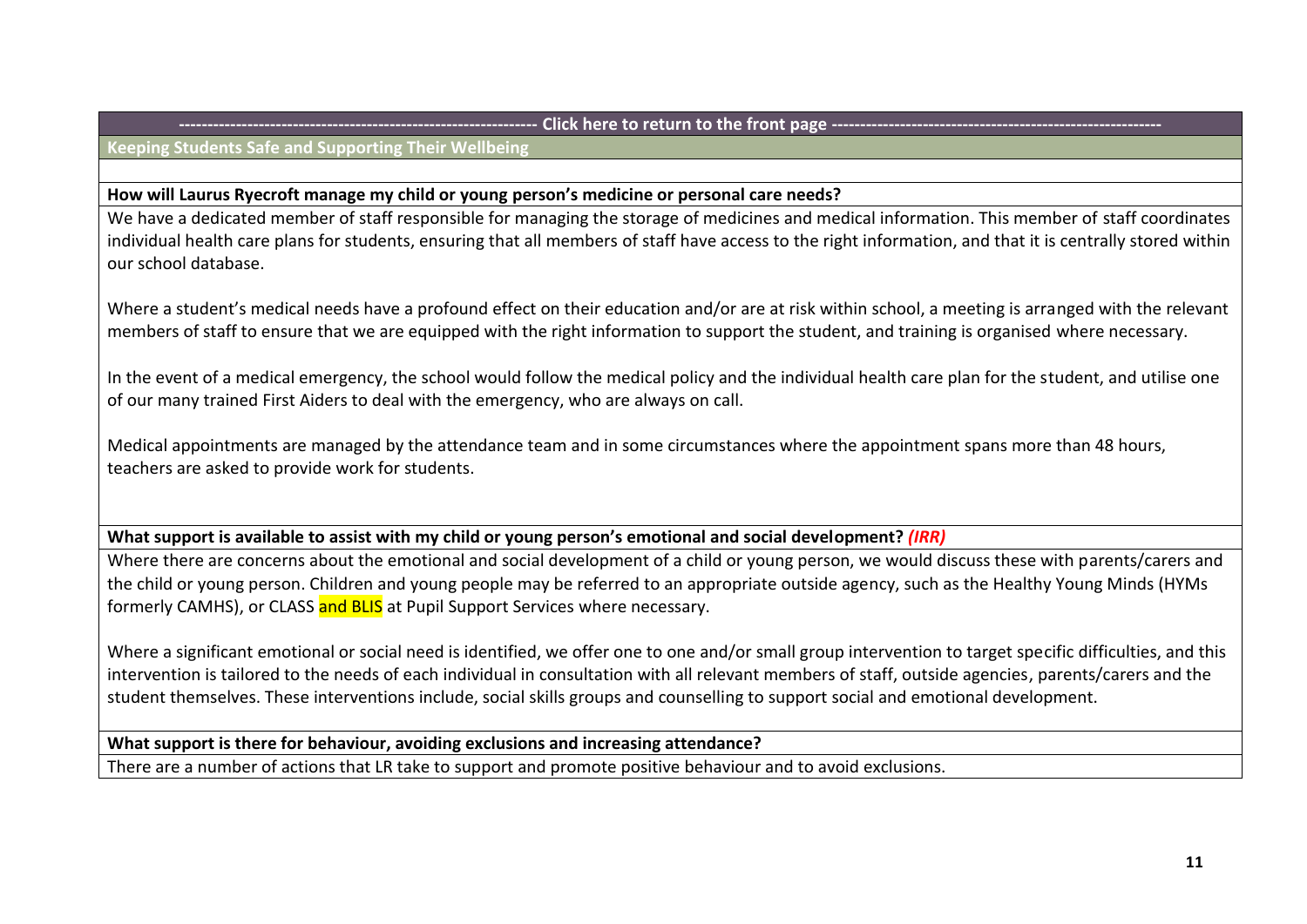# **Keeping Students Safe and Supporting Their Wellbeing**

All staff implement the school's behaviour policy, which is a whole school approach to managing behaviour. Most behaviour in school is managed and dealt with by the classroom teacher with support from subject or curriculum leaders where necessary. For children or young people who require further behaviour intervention, our Heads of Year intervene. We seek advice from outside agencies, such as the BLIS or the CLASS Team at Pupil Support Services where appropriate to help support children and young people at risk of permanent exclusion. A wide variety of strategies are implemented where appropriate. These can include the following;

- mentoring
- report cards
- reward systems
- modified timetables
- anger management
- social skills support
- timeout cards
- Individual Behaviour Support Plans
- Additional assessment of need

In terms of increasing attendance there are a number of actions LR takes to support and promote good attendance;

- Children and young people are rewarded for good attendance throughout the year.
- Attendance is reported termly to parents/carers via progress checks and if there are concerns about attendance then letters are sent home to parents to highlight concerns.
- Meetings and individual strategies and plans are used to support students who have difficulties maintaining good attendance. Parents/carers are encouraged to contact Heads of Year to discuss any concerns they may have.
- LR liaise with outside agencies to support attendance issues as necessary. There are regular meetings with the Education Welfare Officer.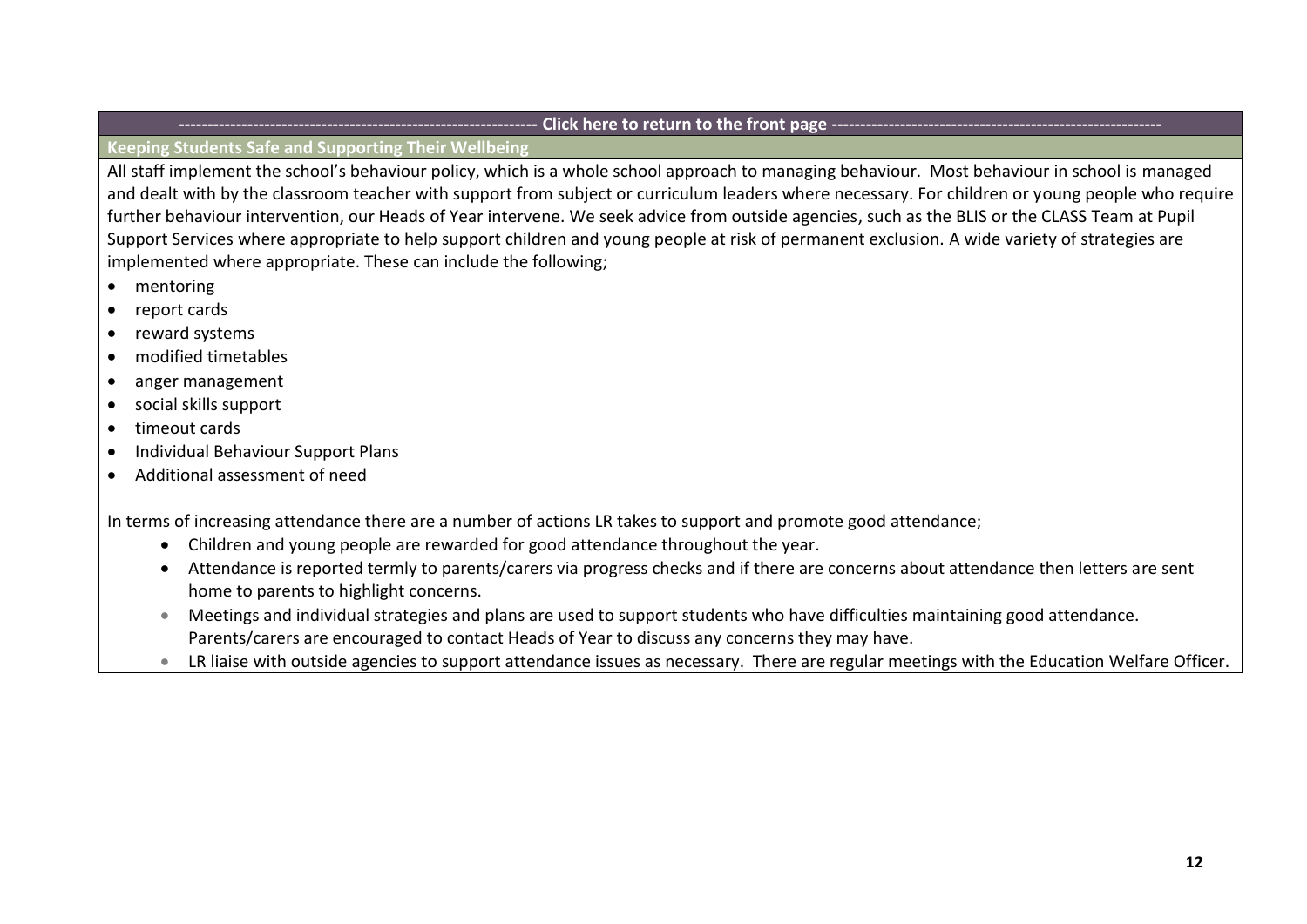<span id="page-12-0"></span>**Working Together & Roles** 

## **What is the role of my child or young person's class teacher?**

Students will have a variety of different teachers throughout their school life. All students will have a Personal Tutor with whom they will have contact during the week.

The role of a subject teacher is to:

- Ensure that all students have access to a broad, balanced and relevant curriculum in which they can thrive and make progress.
- Ensure that all differentiation is met through the School's Quality First Teaching approach.
- Monitor student progress.
- Implement any additional support (catch-up sessions).
- Ensure that all Learning Support Assistants are aware of the level of support needed for a particular subject and are actively deployed.
- Ensure that they are aware of any students with SEND and the strategies that are implemented to meet their needs.
- Ensure that any student who is entitled to exam access arrangements receives these for any in-class assessments/tests.

## **Who else has a role in my child or young person's education?**

- Children or young people with SEND may have additional LSA support in class and/or receive targeted interventions from the Learning Support Faculty.
- The SEND Lead and Assistant Trust Director of SEND will manage provision for students with SEND to ensure that their needs are met.
- The Heads of House are responsible for ensuring that the learning needs of our students are met. They ensure that academic progress is carefully monitored, and appropriate interventions are put in place where necessary.
- Heads of Year provide pastoral support to ensure that students are supported socially, emotionally and behaviourally as well as academically.
- Some children or young people with SEND may have additional support from specialist staff such as the literacy specialist or SEMH specialist who will provide targeted interventions.

**How does LR ensure that information about a child's SEND or EHC plan is shared and understood by teachers and all relevant staff who come into contact with that child?**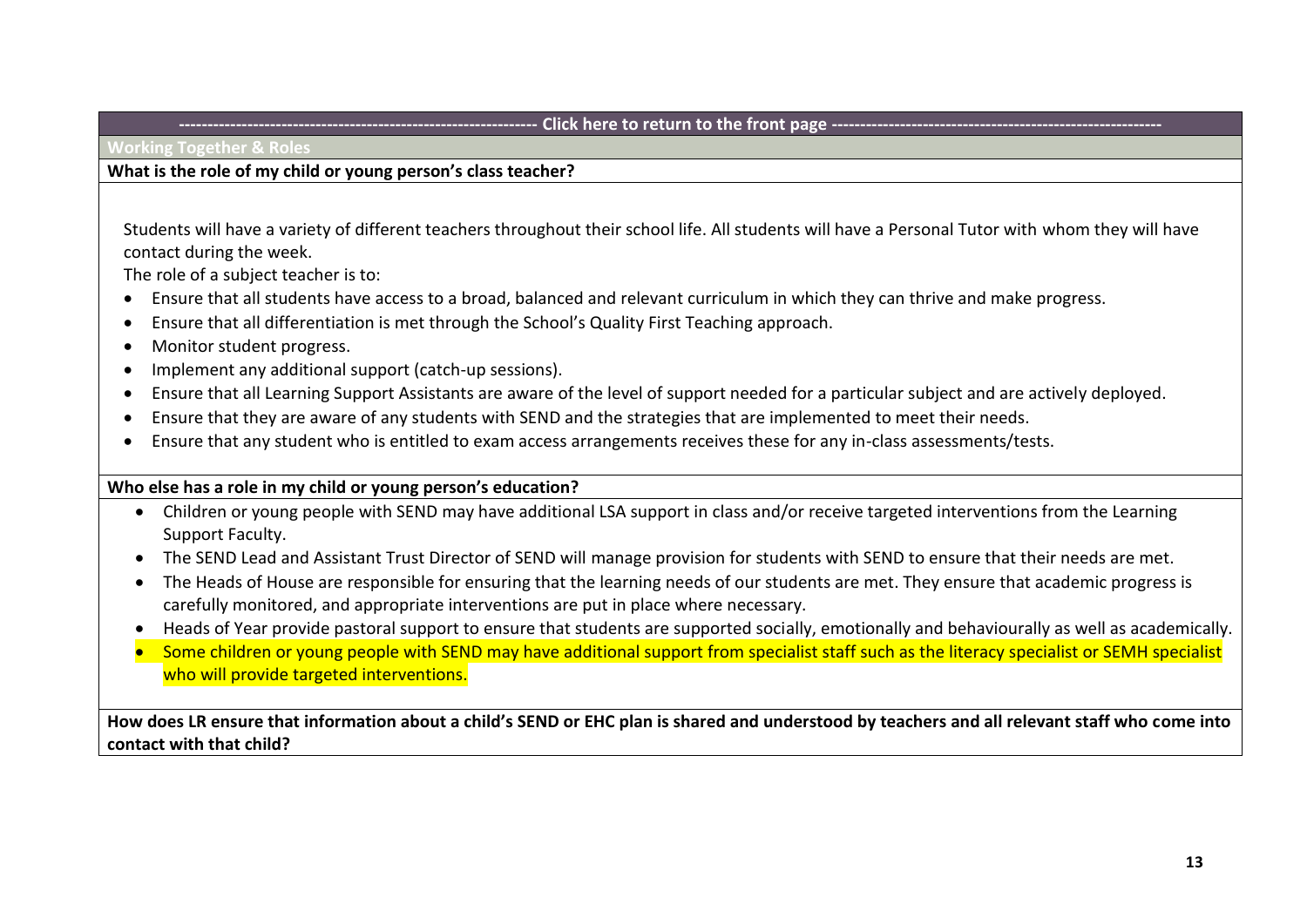#### **Working Together & Roles**

- Every student with SEND has a School Focused Plan which is produced in conjunction with parents and the students themselves. This document outlines the specific needs of the student and how best to differentiate for them in the classroom. These are updated on a continuous basis in response to changing needs.
- The SEND Lead ensures that all SEND documents including EHCPs are stored centrally, and are attached to a student's profile.
- The SEND Lead ensures that any changing or emerging needs are communicated via meetings, staff briefings and via email where necessary.
- The SEND Lead collects feedback on the progress of students with SEND from subject teachers on an ongoing basis.
- The SEND Lead and Assistant Director of SEND provide regular training, support and advice to all staff, on the specific needs of students with SEND, and on differentiation strategies within the classroom.

# **What expertise is available at LR in relation to SEND?** *(IRR)*

We are committed to delivering high quality professional development to staff on all aspects of SEND. This is built into our professional development calendar.

The SEND Lead for Laurus Ryecroft is a qualified teacher and is working towards the award of National Award for SEND Co-ordination. The SEND Lead is supported by the Trust Director of SEND and the Assistant Trust Director of SEND. The SEND lead has the following qualifications; PGCE Dance Teaching, MA Creative Practice, Teacher Subject Specialism Training Mathematics, Register of Qualification in Test Use (RQTU), British Psychological Society (BPS) Certificate.

The Assistant Trust Director of SEND is the named SENDCO for Laurus Ryecroft. He has been a teacher for over 20 years and has extensive experience across a range of educational sectors. He has held the position of SENDCO in the past and has significant experience around behaviour and social, emotional and mental health needs (SEMH). The Assistant Trust Director of SEND also holds the following qualifications; PGCE Primary Education, MA Inclusive Education and SEND, Doctor of Education (EdD)

The Trust Director of SEND has over 14 years of experience working with young people with SEND and 8 years' experience as a SENDCO. The Trust Director of SEND has achieved SLE (Specialist Leader in Education) status in the area of SEND and Mathematics. The Trust Director of SEND also holds the following qualifications; PGCE Maths, BSc Psychology, National Award for SEND co-ordination, NPQSL, MA Education.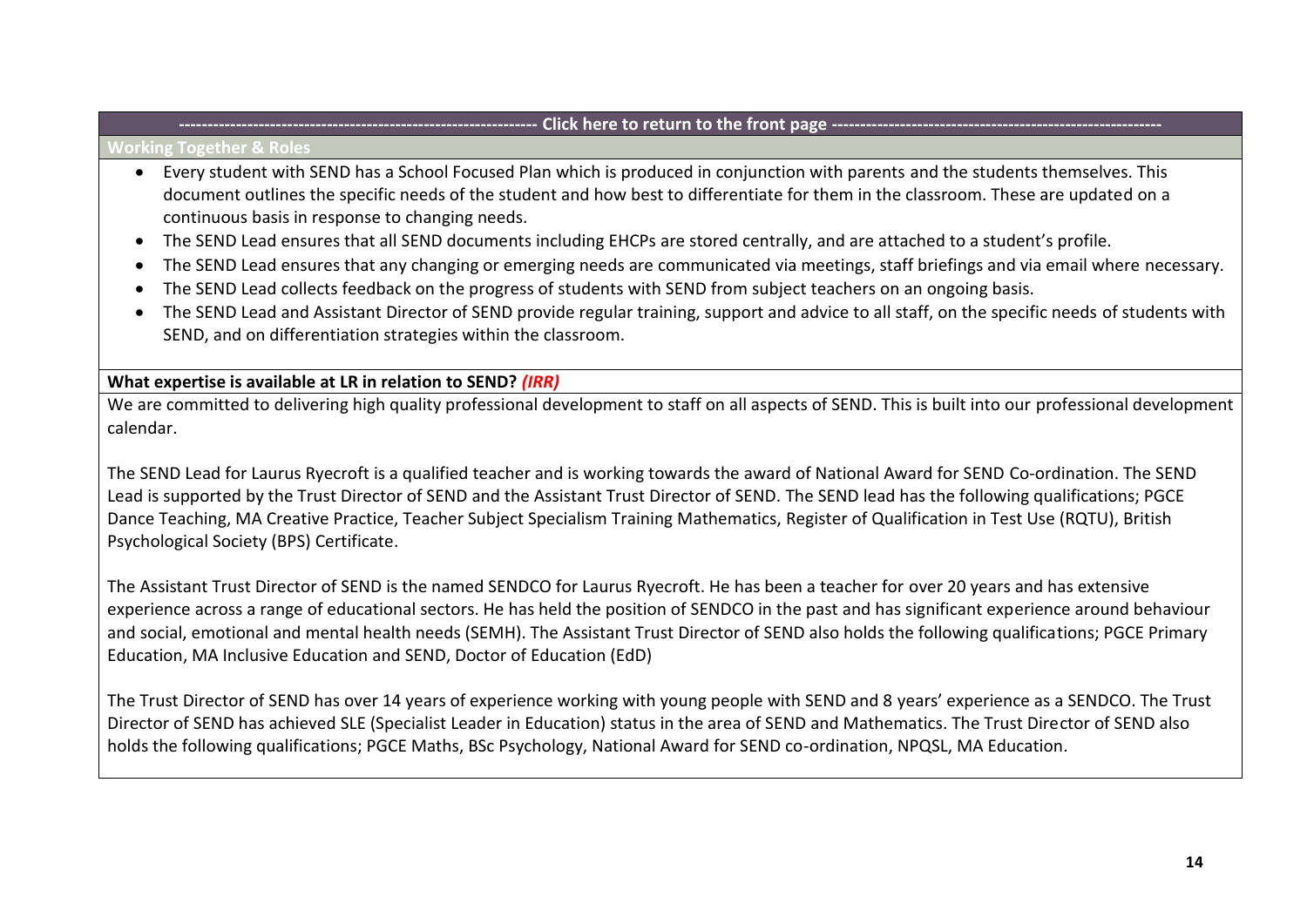**Working Together & Roles** 

**Which services does LR access to provide for and support students and students with SEND (including health, therapy and social care services)?**  *(IRR)*

The school rely on the expertise of external agencies to provide support and guidance where necessary. Currently Laurus Ryecroft can access support from;

- The Educational Psychology Service
- Healthy Young Minds (HYMs formerly CAMHS)
- School Nurse
- Education Welfare Officer
- Services for Young People
- Children's Services including Social Workers, Family Support Workers
- Occupational Therapy
- Physiotherapy
- Speech and Language Team (SALT)
- Youth Offending Team
- Young Carers
- Pupils Support Services BLIS, CLASS and Sensory Support

A referral to an outside agency would always be made in consultation with, and with consent from parents. Outside agency support from agencies not listed above would be sought where necessary.

**Who would be my first point of contact if I want to discuss something?**

To discuss behaviour, achievement or wellbeing, a student's Head of Year would be your first point of contact. For the academic year 2021/2022 we have the following staff:

Year 7 Head of Year - fern.schofield@laurusryecroft.org.uk

Year 8 Head of Year – [Jennifer.shelley@laurusryecroft.org.uk](mailto:Jennifer.shelley@laurusryecroft.org.uk)

Year 9 Head of Year – [lucy.ingham@laurusryecroft.org.uk](mailto:lucy.ingham@laurusryecroft.org.uk)

Year 10 Head of Year - [l.pryce@laurusryecroft.org.uk](mailto:l.pryce@laurusryecroft.org.uk)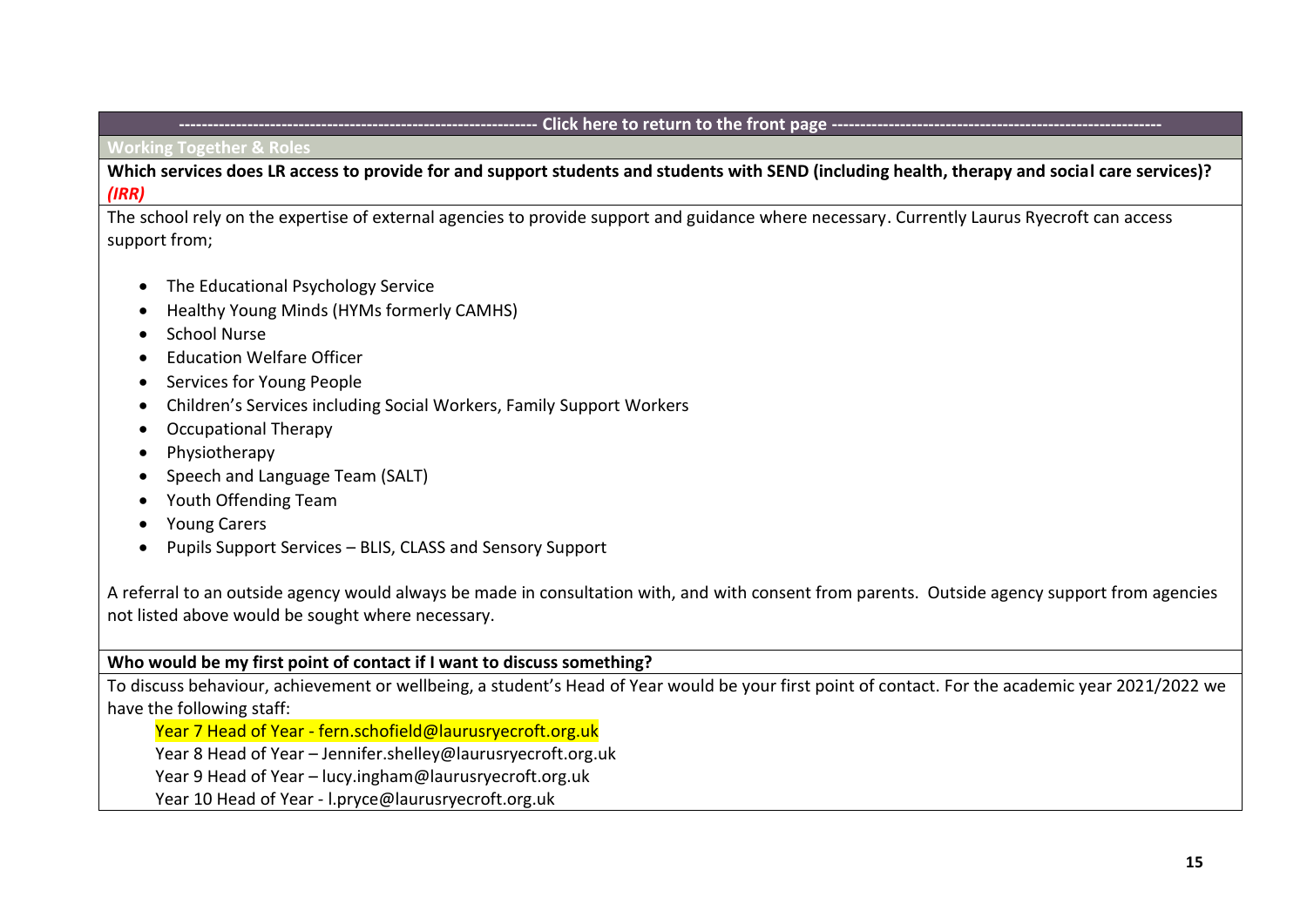#### **Working Together & Roles**

## **Who is the SEND Coordinator and how can I contact them?** *(IRR)*

The SEND Lead for Laurus Ryecroft is Miss N Alexander. She has responsibility for the operational leadership of SEND. **[natasha.alexander@laurusryecroft.org.uk](mailto:Helen.pointon@lauruscheadlehulme.org.uk)**

The Assistant Trust Director of SEND and named SENDCO is Dr M Sackville-Ford **[Mark.sackville-ford@laurustrust.co.uk](mailto:Mark.sackville-ford@laurustrust.co.uk)**

Trust Director of SEND - Miss E Warrington **[emma.warrington@c](mailto:emma.warrington@)hhs.org.uk** 

**What roles do your governors have? And what does the SEND governor do?**

Our Trustees are fully involved in the admissions procedure for students with SEND, and are always involved in any changes to policy and practise within the Learning Support Department. Our SEND link is involved in the monitoring, evaluation and review of the SEND policy and the annual development plan for Learning Support.

# **How will my child or young person be supported to have a voice at LR?** *(IRR)*

- Students' views are sought as part of our student voice scheme.
- Children and young people are encouraged to attend meetings which discuss their progress and plan for their future especially Annual Review meetings for Education, Health and Social Care Plans.
- Children and young people may have mentors with whom they are encouraged to express their concerns and views.

## **What help and support is available for the family through LR?** *(IRR)*

In terms of providing help to families to complete required paper work and forms or in sourcing information and guidance, parents/carers can contact the following people;

For support in matters relating to SEND;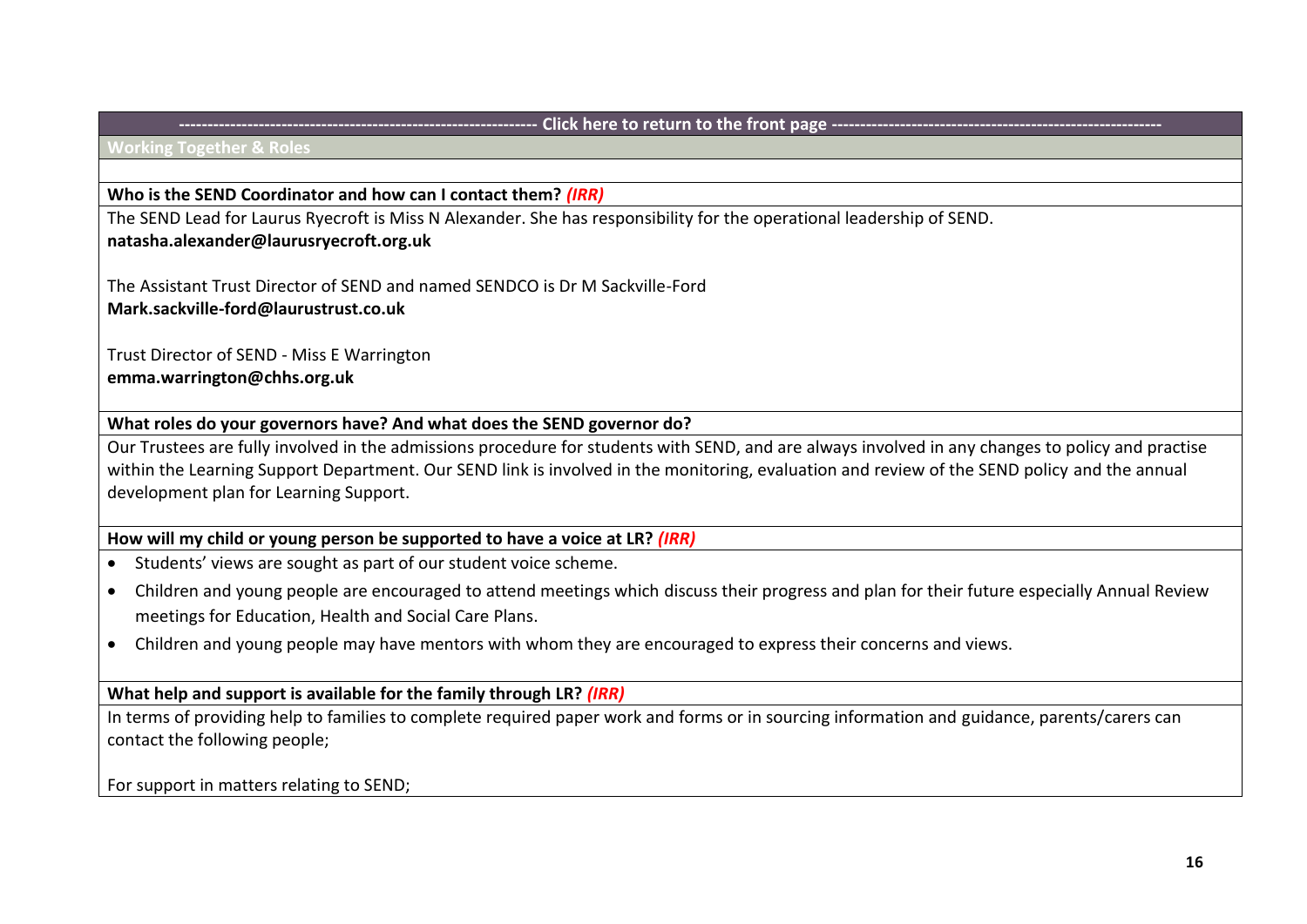**Working Together & Roles** 

SEND Lead - **[natasha.alexander@laurusryecroft.org.uk](mailto:Helen.pointon@lauruscheadlehulme.org.uk)**

Assistant Trust Director of SEND – **[Mark.sackville-ford@laurustrust.co.uk](mailto:Mark.sackville-ford@laurustrust.co.uk)**

For support in matters relating to behaviour, wellbeing or achievement;

Year 7 Head of Year – fern.schofield@laurusryecroft.org.uk

Year 8 Head of Year – Jennifer.shelley@laurusryecroft.org.uk

Year 9 Head of Year – lucy.ingham@laurusryecroft.org.uk

Year 10 Head of Year - l.pryce@laurusryecroft.org.uk

Click here to return to the front page --

<span id="page-16-0"></span>**Inclusion & Accessibility**

**How will my child or young person be included in activities outside the classroom, including trips?** *(IRR)*

We ensure that all students are able to attend enrichment opportunities such as after school clubs and school trips wherever possible. We work creatively and flexibly to make the relevant adaptations to enable students with SEND to attend. This may mean that an additional Learning Support Assistant is provided and alternative travel is arranged, as well as additional risk assessment procedures where necessary.

## **Is the building fully wheelchair accessible?**

Yes. The new building has a lift and has been designed to be accessible. Please see separate accessibility plan.

# **Are accessible changing and toilet facilities available?**

We have accessible toileting facilities in the school.

# **Do you have parking areas for pick up and drop offs?**

We have arranged with parents/carers of students with a disability to drop students off in a designated area of the school with easy and central access to main building.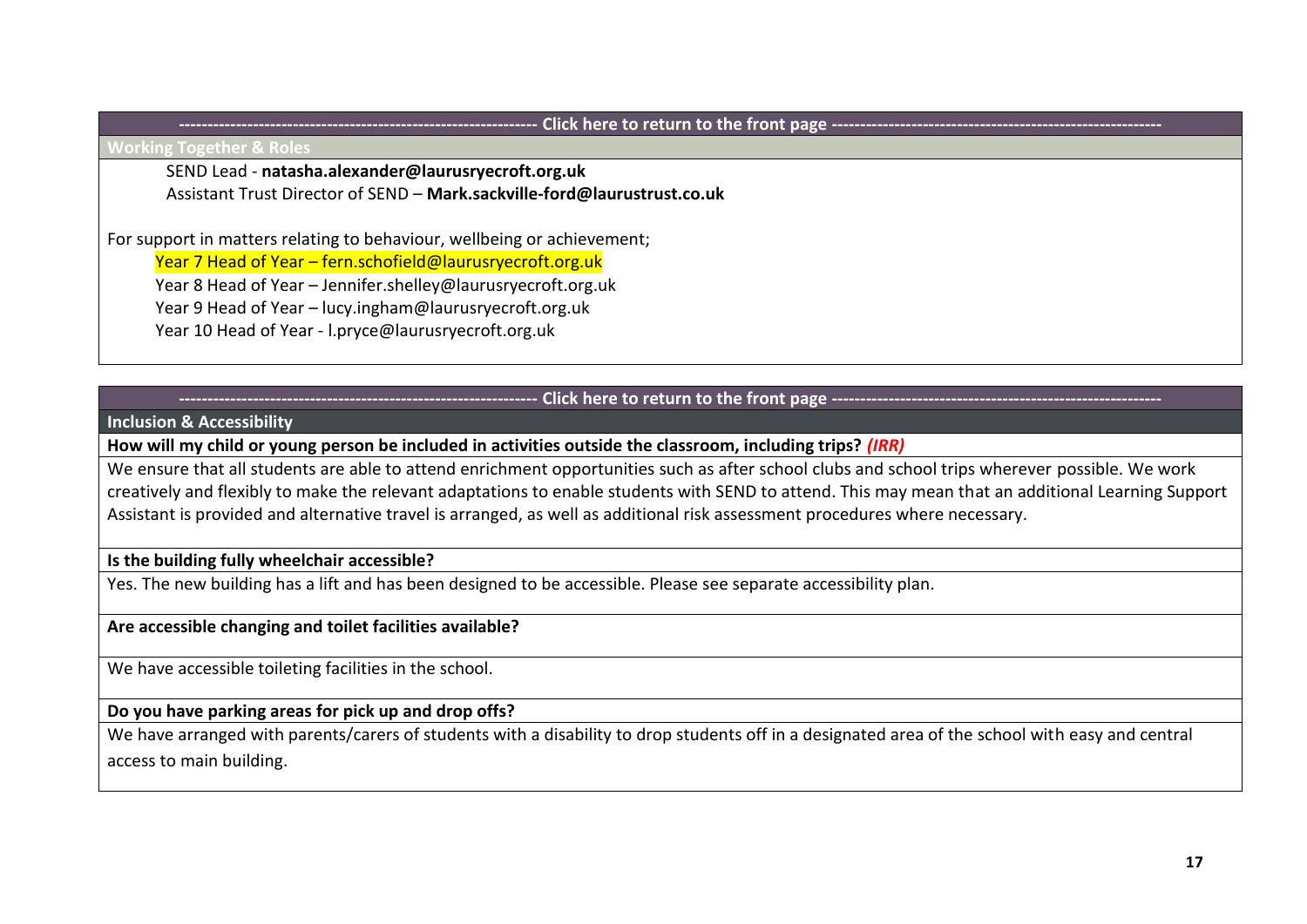## **Inclusion & Accessibility**

**Do you have accessible parking spaces for students?**

n/a

# Click here to return to the front page --

#### <span id="page-17-0"></span>**Transition**

# **Who should I contact about my child/young person joining LR?** *(IRR)*

Information, including the admissions policy, can be found on the **[school website](http://vle.hccs.info/index.phtml?d=164674)**. This details the admissions requirements and entitlements for students with SEND.

The school complies fully with the Equality Act 2010 and the School Admissions Code 2012 in relation to the arrangements for the admission of disabled students. Where the school is oversubscribed, all children are admitted in accordance with the published oversubscription criteria. Where a child is disabled the school will make reasonable adjustments and provide auxiliary aids or services where reasonable to ensure that no disabled child is placed at a substantial disadvantage compared to other students.

Contact Mr R Carling, Deputy Head of School, on 0161 507 5500 to discuss mid-year transfers or general admissions.

# **How can parents arrange a visit to your setting, school or college? What is involved?**

The school has an Open Evening each year. Parents, carers and young people can visit the school and talk to staff representing each faculty. Details of the Open Evening are published on the school's website.

**How will you prepare and support my child or young person to join your school and how will you support them to move on to the next stage, or move on to adult life?** *(IRR)*

For children and young people joining us in Year 7 from Primary School:

• There is a one-day transition event for each student joining our school. This is designed to facilitate a smooth transition by introducing students to our curriculum and to our pastoral support systems.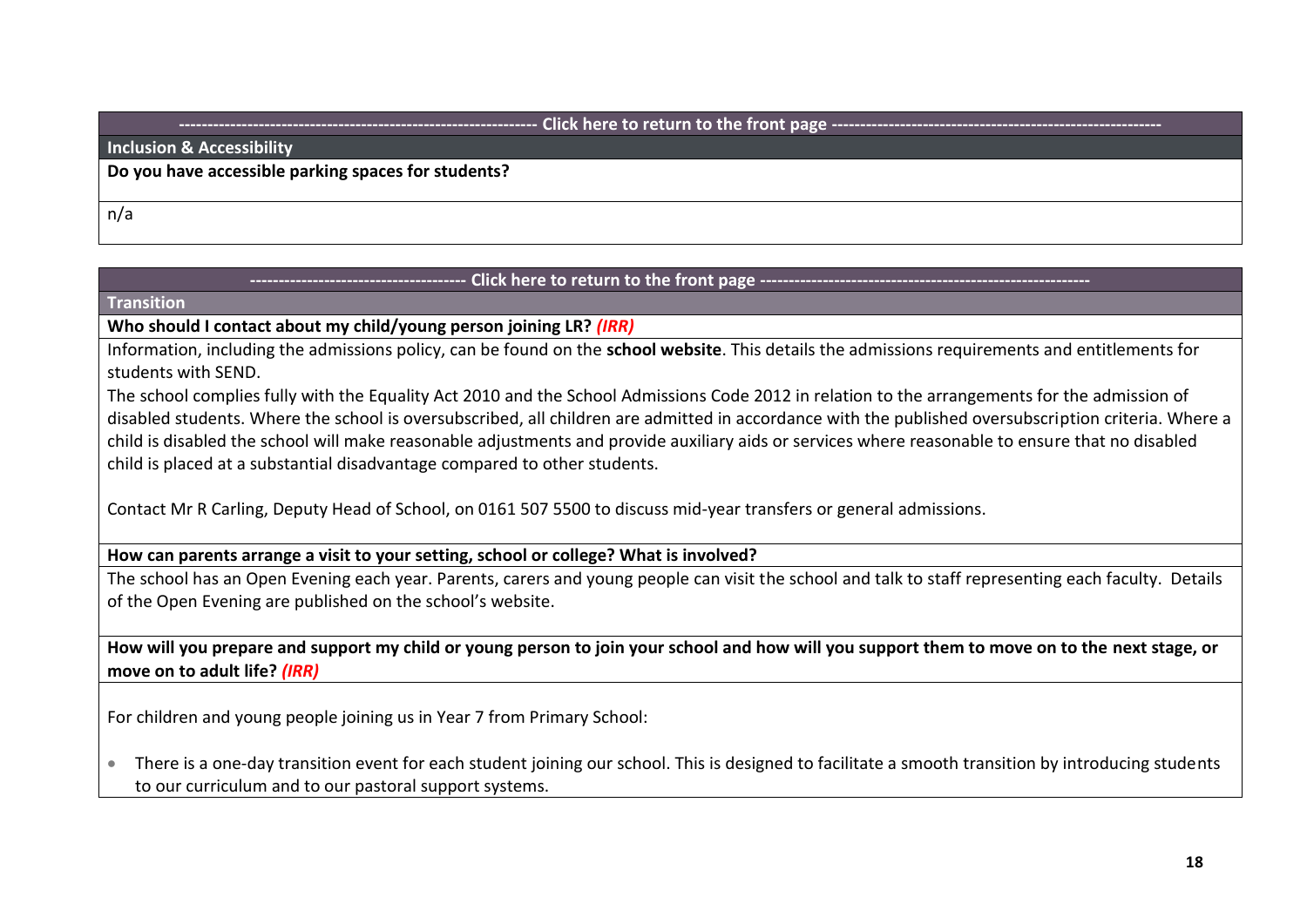## **Transition**

- Head of years and the SEND department work with our partner primary schools to collate information on identified students with SEND.
- Once a student's place has been secured at our school, LR organises additional transition events for students with SEND where appropriate, on top of the ones provided for all students.

For children and young people joining us within an academic year from other schools/ educational establishments:

- Individual transition plans will be made for student's dependent on need.
- Contact Mr R Carling to discuss mid-year transfers or general admissions.
- Young people with an Education, Health and Care Plans will have post-16 transition focus as a part of their Annual Review from Year 9. This will be supported by Services for Young People.

## <span id="page-18-0"></span>**Additional Information**

**What other support services are there who might help me and my family?** *(IRR)*

Where a parent/carer wishes to access another support service, the school are more than happy to support them or direct them to the appropriate professional.

# **<https://www.tameside.gov.uk/localoffer/families>**

Some additional useful websites are listed below: -

**[www.dyslexiaaction.org.uk](http://www.dyslexiaaction.org.uk/)**

**[www.bdadyslexia.org.uk](http://www.bdadyslexia.org.uk/) – British Dyslexia Association**

## **When was the above information updated, and when will it be reviewed?**

This document was updated in June 2021 and will be updated in June 2022

**Where can I find the Tameside Local Offer?** *(IRR)*

**<https://www.tameside.gov.uk/localoffer>**